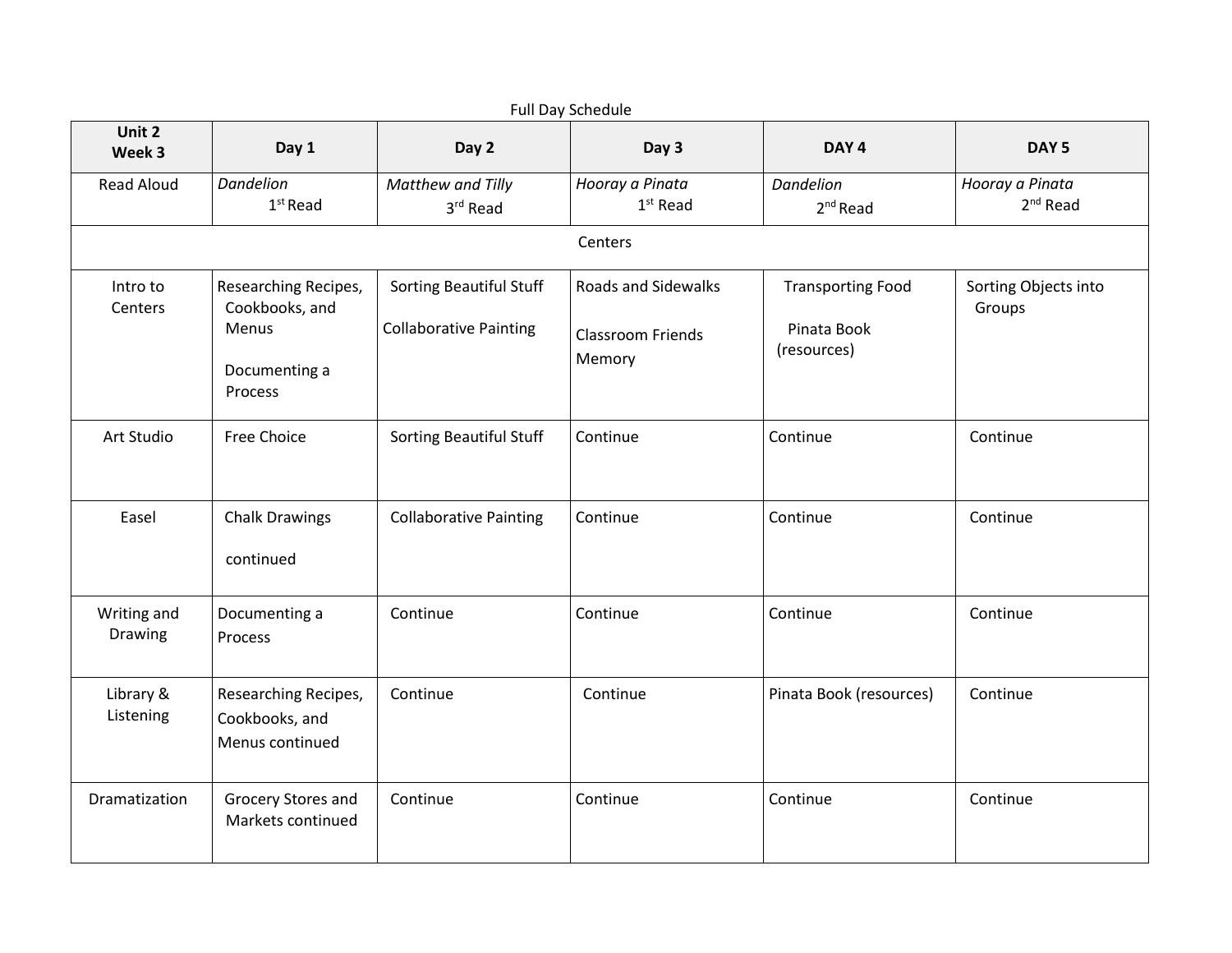| <b>Blocks</b>              | Constructing a<br>Playground<br>continued                                         | Continue                     | Continue                           | <b>Transporting Food</b>        | Continue                                                                                                                     |
|----------------------------|-----------------------------------------------------------------------------------|------------------------------|------------------------------------|---------------------------------|------------------------------------------------------------------------------------------------------------------------------|
| Discovery<br>Table         | <b>Molding Sand</b><br>continue                                                   | Continue                     | <b>Roads and Sidewalks</b>         | Continue                        | Continue                                                                                                                     |
| Puzzles &<br>Manipulatives | <b>Classroom Friends</b><br>Puzzles & Sorting<br>Objects into Groups<br>continued | Continue                     | <b>Classroom Friends</b><br>Memory | Continue                        | Continue                                                                                                                     |
| Technology                 | library-recipe e book continued<br>small groups-making lemonade                   |                              |                                    | block area-transporting<br>food |                                                                                                                              |
| Thinking<br>&<br>Feedback  |                                                                                   |                              |                                    |                                 |                                                                                                                              |
| SWPL<br>Whole<br>Group     | Refer to Clipboard directions                                                     |                              |                                    |                                 |                                                                                                                              |
| Whole Group<br>Lessons     | LFOAI:<br>Advertisement<br>Signs                                                  | Math:<br>Every Buddy Counts! | LFOAI:<br>Loveys                   | LFOAI:<br>Barbershop            | Problem Story (class<br>discusses issues<br>impacting classroom<br>community)<br>or<br><b>Social Emotional</b><br>Curriculum |

|        | <b>Group1 Literacy</b>                | <b>Group1 Literacy</b>               |
|--------|---------------------------------------|--------------------------------------|
| Small  | Medium Support: Making Lemonade       | High Support: Pinata Paper Mache     |
| Groups | Group 2 Math                          | Group 2 Math                         |
|        | Medium/High Support: Buddy Counting   | Medium Support: Playing with Friends |
|        | <b>Group 3 Independent</b>            | <b>Group 3 Independent</b>           |
|        | <b>Vocabulary Picture Card Memory</b> | Book Browsing or Choice Activity     |
|        |                                       |                                      |